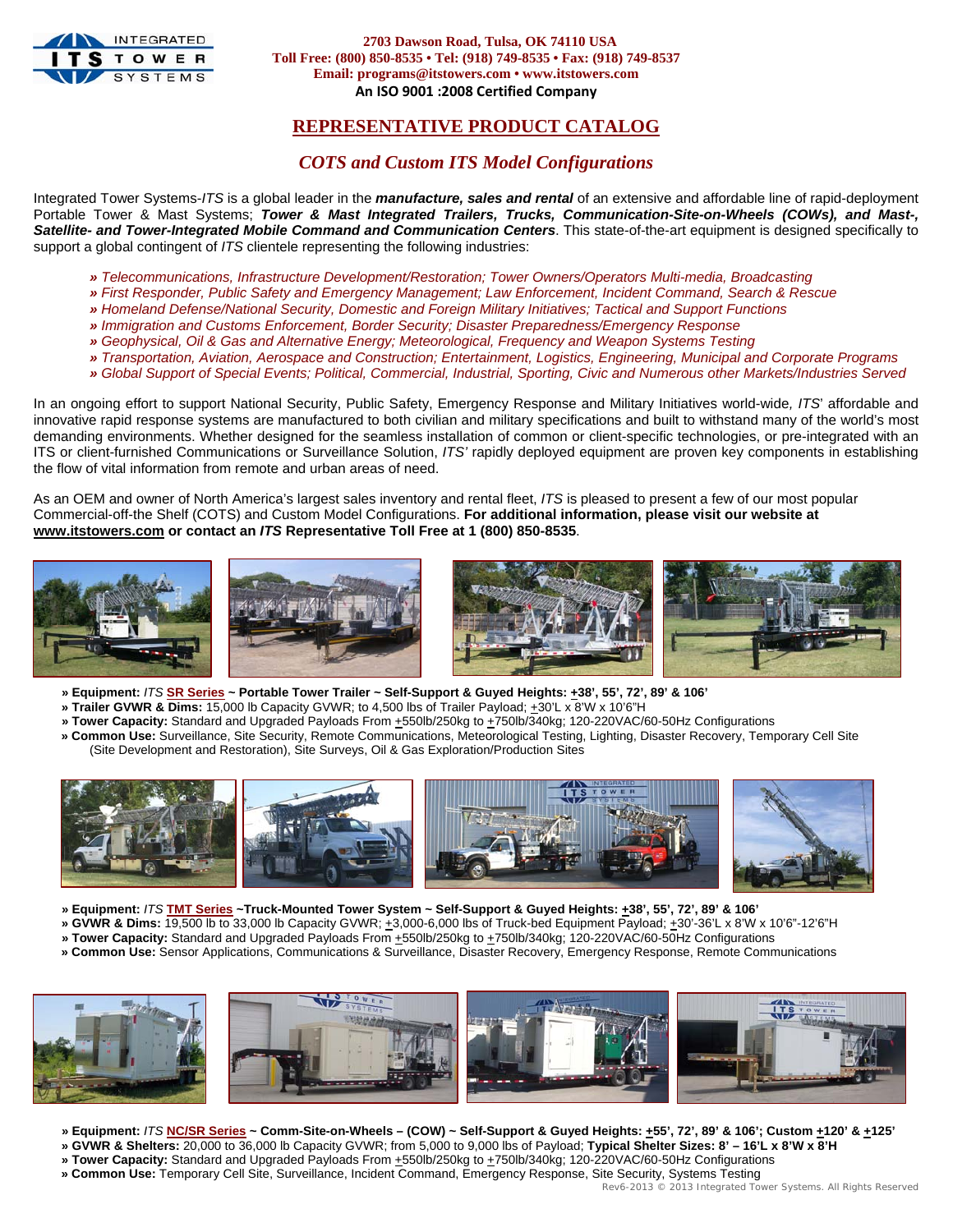

## **REPRESENTATIVE PRODUCT CATALOG** *COTS and Custom ITS Model Configurations*









- **» Equipment:** *ITS* **IT & IT-G Series ~ Portable Tower Trailer ~ Self-Support & Guyed Heights: +38', 55', 72', 89' & 106'**
- **» GVWR & Dims:** 18,000 lb Capacity GVWR; to 6,000 lbs of Trailer Payload; +31'-33'L x 8'W x 11'6"H
- » Tower Capacity: Standard and Upgraded Payloads From  $\pm$ 550lb/250kg to  $\pm$ 750lb/340kg; 120-220VAC/60-50Hz Configurations
- **» Common Use:** Temporary Cell Site Development & Restoration, Surveillance, Testing, Lighting, AM Radio, Site Security



- **» Equipment:** *ITS* **SRS Series ~ Portable Tower Trailer (C-130 Aircraft Transportable) ~ Self-Support & Guyed Heights: +38', 55', 72', 89' & 106'**
- » GVWR & Dims: 15,000 lb Capacity GVWR; to 4,500 lbs of Trailer Payload;  $\pm 30^{\circ}$ L x 8'W x 8'3"H
- **» Tower Capacity:** Standard and Upgraded Payloads From +550lb/250kg to +750lb/340kg; 120-220VAC/60-50Hz Configurations
- **» Common Use:** Sensor Applications, Communications & Surveillance, Site/Border Security, Disaster Recovery and Remote Communications



- **» Equipment:** *ITS* **SC Series ~ Comm-Site-on-Wheels (COW) ~ Self-Support & Guyed Heights: +55', 72', 89' & 106'; Custom +120' & +125'**
- **» GVWR & Shelters:** 24,000 to 60,000 lb Capacity GVWR; 5,000 to 30,000 lbs of Payload; **Typical Shelter Sizes: 8' 20'L x 8'-10'W x 9'6"H**
- » Tower Capacity: Standard and Upgraded Payloads From  $\pm$ 550lb/250kg to  $\pm$ 750lb/340kg; 120-220VAC/60-50Hz Configurations  **» Common Use:** Temporary Cell Site, Surveillance, Incident Command, Emergency Response, Site Security, Systems Testing
- 



- » Equipment: /TS SRS-C Series ~ Tower Trailer (C-130 Transport) ~ Self-Support & Guyed Heights:  $\pm 38'$ , 55', 72', 89', 106'; Custom  $\pm 120'$  &  $\pm 125'$
- **» GVWR & Dims:** 20,000-26,000 lb Capacity GVWR; to 7,500 lbs of Trailer Payload Capacity; +33'-38'L x 7'8"- 8'W x 8'4"H
- **» Tower Capacity:** Standard and Upgraded Payloads From +550lb/250kg to +750lb/340kg; 120-220VAC/60-50Hz Configurations
- **» Common Use:** Sensor Applications, Communications & Surveillance, Site/Border Security, Disaster Recovery and Remote Communications



- » Equipment: /TS CLT Series ~ Comm-on-Light-Truck (COLT) ~ Self-Support Height to +60'; Guyed to +100'; Single or Tandem Mast **» GVWR & Shelters:** 25,999-36,000 lb Capacity GVWR; to 15,000lbs of Payload; **Shelter Sizes: 8'-20'L x 8'W x 9'6"H**
- » Mast Capacity: Standard Payload to 200lbs; Upgraded Payloads to +450 lbs
- **» Common Use:** Telecommunications, Media Broadcasting, Disaster Recovery/Emergency Response Mobile Command **Page 2**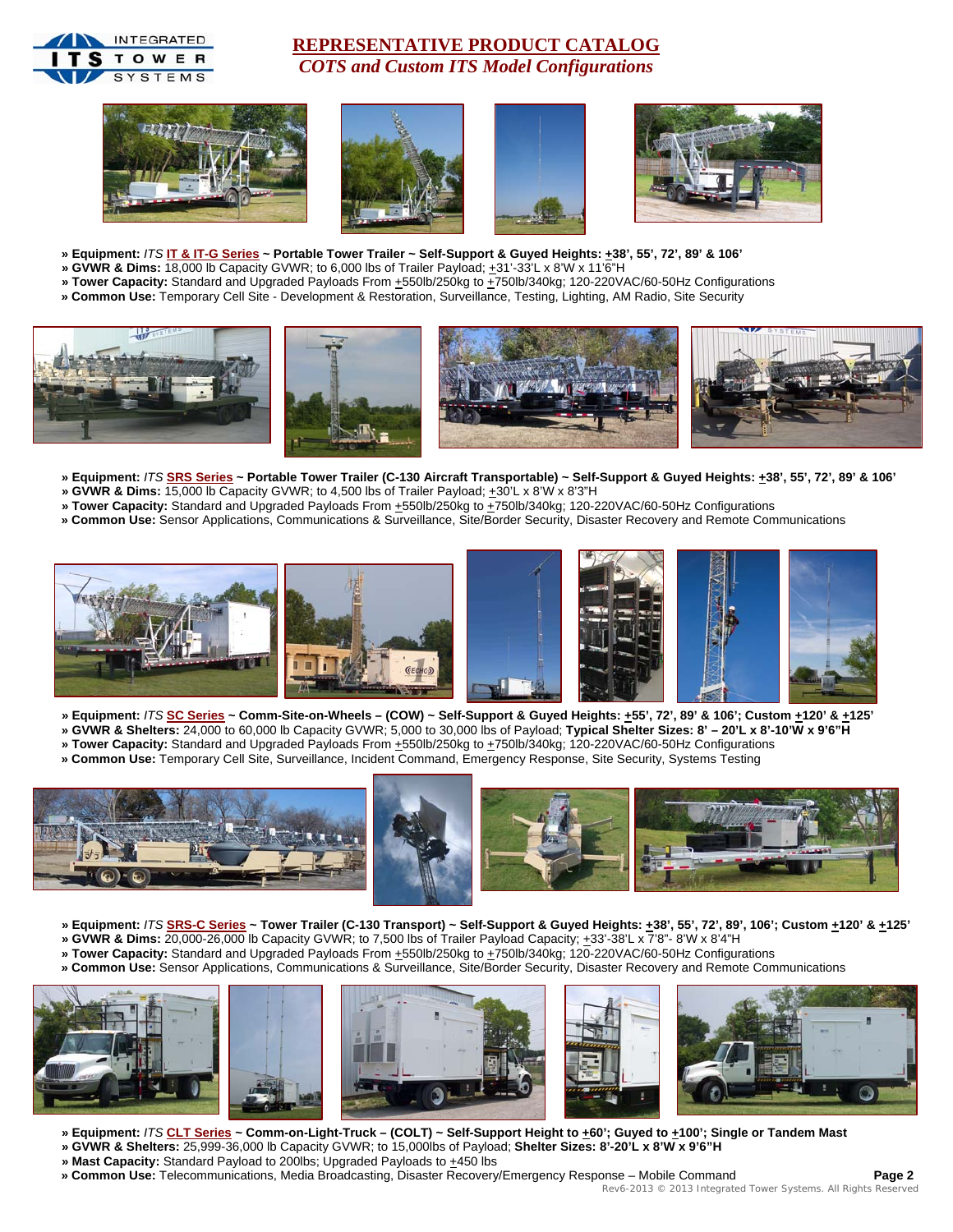

### **REPRESENTATIVE PRODUCT CATALOG** *COTS and Custom ITS Model Configurations*

- **» Equipment:** *ITS* **MT Series ~ Trailer-Mounted Mast System ~ Self-Supporting and Guy Capable Pneumatic Mast Height to +80' AGL**
- **» Trailer GVWR & Dims:** 7,000 lb Capacity GVWR; to 4,000lbs of Payload; Transport Dims: +18'L x 7'W x 7'3H; Deployed Dims: 18'L x 13'W
- **» Mast Capacity:** Standard Payload to 200lbs; Upgraded Payloads to 400 lbs; Mast Access Ladder with OSHA-compliant Fall Arrestor
- **» Common Use:** Telecommunications, Surveillance, Broadcasting, Disaster Recovery, Site Surveys, Energy Production, Site Security, Systems Testing



- **» Equipment:** *ITS* **COW Series ~ Trailer-Mounted Shelter & Mast System ~ Self-Support Pneumatic Mast Height to +60'**
- **» GVWR & Dims:** 15,000 20,000 lb Capacity GVWR; to 10,000lbs of Payload; From 22'L x 8'W x 12'6"H, **Typical Shelter Sizes: 8'–12'L x 8'W x 8'H**
- **» Mast Capacity:** Standard to 200lbs; Upgraded Payloads to 400 lbs
- **» Common Use:** Telecommunications, Surveillance, Broadcasting, Disaster Recovery, Site Surveys, Energy Production, Site Security, Systems Testing



- **» Equipment:** *ITS* **RD-S Series ~ Trailer-Mounted Mast System ~ Self-Supporting and Guy Capable Pneumatic Mast Height to +60' AGL**
- **» Trailer GVWR & Dims:** 6,000 lb Capacity GVWR; to 1,800lbs of Payload; Transport Dims: +13'3"'L x 7'1"W x 7'8H; Deployed Dims: 13'3"'L x 14'W
- **» Mast Capacity:** Standard Payload to 200lbs; Mast Access Ladder with OSHA-compliant Fall Arrestor
- **» Common Use:** Border Security, Surveillance, Disaster Recovery/Emergency Response, Site Surveys, Energy Production/Mining, Site Security



- **» Equipment:** *ITS* **RD-T Series ~ Trailer-Mounted Mast System ~ Self-Supporting and Guy Capable Pneumatic Mast Height to +80' AGL**
- **» Trailer GVWR & Dims:** 12,000 lb Capacity GVWR; to 6,000lbs of Payload; Transport Dims: +16'0"'L x 7'1"W x 7'8H; Deployed Dims: 16'0"'L x 14'W
- **» Mast Capacity:** Standard Payload to 450lbs; Mast Access Ladder with OSHA-compliant Fall Arrestor
- **» Common Use:** Border Security, Surveillance, Disaster Recovery/Emergency Response, Site Surveys, Energy Production/Mining, Site Security







**Page 3** d Tower Systems. All Rights Reser